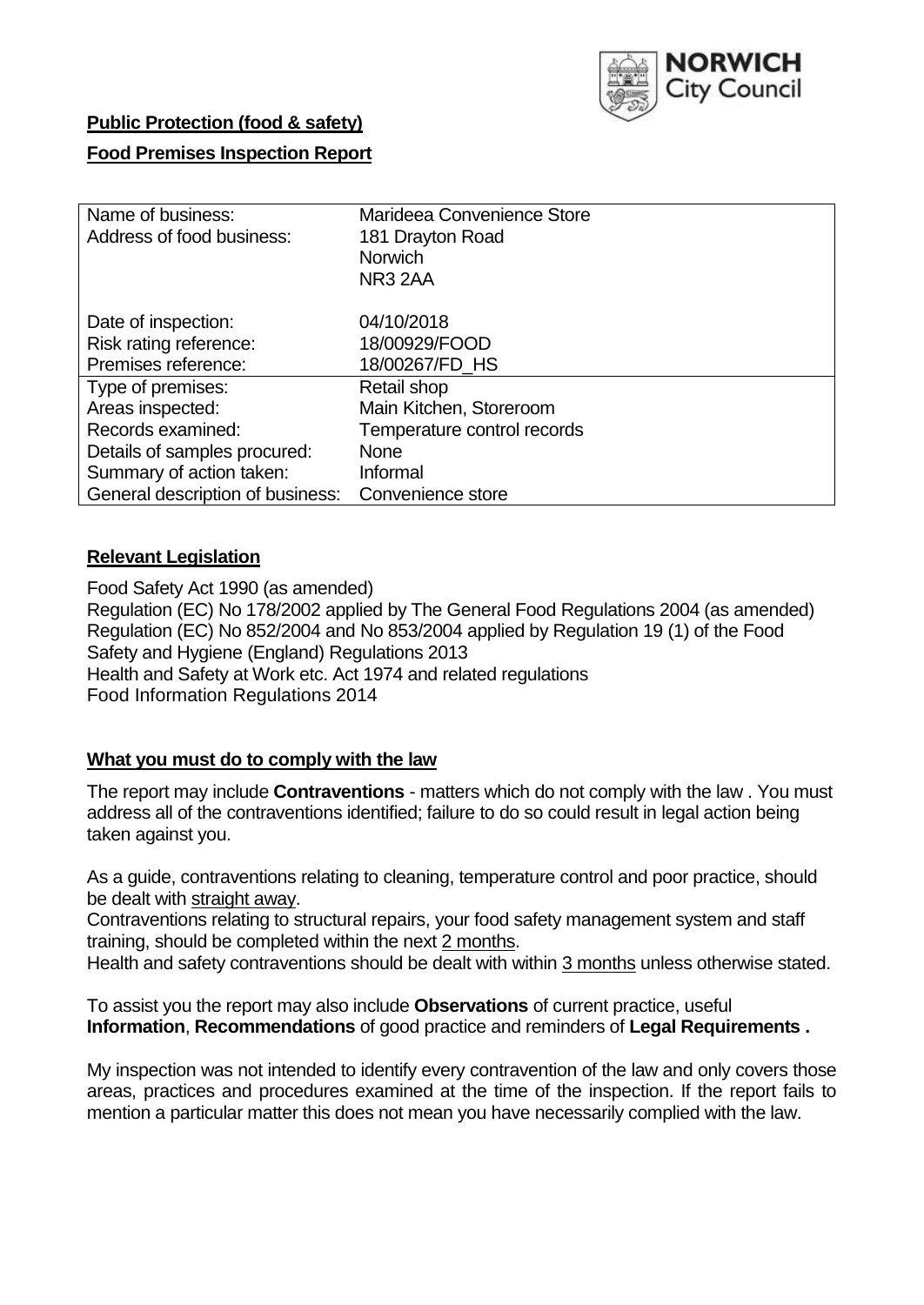# **FOOD SAFETY**

#### **How we calculate your Food Hygiene Rating:**

The food safety section has been divided into the three areas which you are scored against for the hygiene rating: 1. food hygiene and safety procedures, 2. structural requirements and 3. confidence in management/control procedures. Each section begins with a summary of what was observed and the score you have been given. Details of how these scores combine to produce your overall food hygiene rating are shown in the table.

| <b>Compliance Area</b>                     |          |    |                | <b>You Score</b> |                |    |           |    |                |  |  |
|--------------------------------------------|----------|----|----------------|------------------|----------------|----|-----------|----|----------------|--|--|
| Food Hygiene and Safety                    |          |    |                | $\Omega$         | 5              | 10 | 15        | 20 | 25             |  |  |
| <b>Structure and Cleaning</b>              |          |    | $\overline{0}$ | 5                | 10             | 15 | 20        | 25 |                |  |  |
| Confidence in management & control systems |          |    | $\Omega$       | 5                | 10             | 15 | 20        | 30 |                |  |  |
|                                            |          |    |                |                  |                |    |           |    |                |  |  |
| <b>Your Total score</b>                    | $0 - 15$ | 20 | $25 - 30$      |                  | $35 - 40$      |    | $45 - 50$ |    | > 50           |  |  |
| <b>Your Worst score</b>                    | 5        | 10 | 10             |                  | 15             |    | 20        |    | $\blacksquare$ |  |  |
|                                            |          |    |                |                  |                |    |           |    |                |  |  |
| <b>Your Rating is</b>                      | 5        | 4  | 3              |                  | $\overline{2}$ |    |           |    | $\Omega$       |  |  |

Your Food Hygiene Rating is 5 - a very good standard



## **1. Food Hygiene and Safety**

Food hygiene standards are high. You demonstrated a very good standard of compliance with legal requirements. You have safe food handling practices and procedures and all the necessary control measures to prevent cross-contamination are in place. Some minor contraventions require your attention. **(Score 5)**

### Contamination risks

**Observation** I was pleased to see that contamination risks were controlled

#### Hand-washing

**Contravention** The following evidence indicated hand-washing was not suitably managed:

• there was no towel to the wash hand basin in the WC

**Legal Requirement** Wash hand basins must be provided with soap and hygienic hand drying facilities.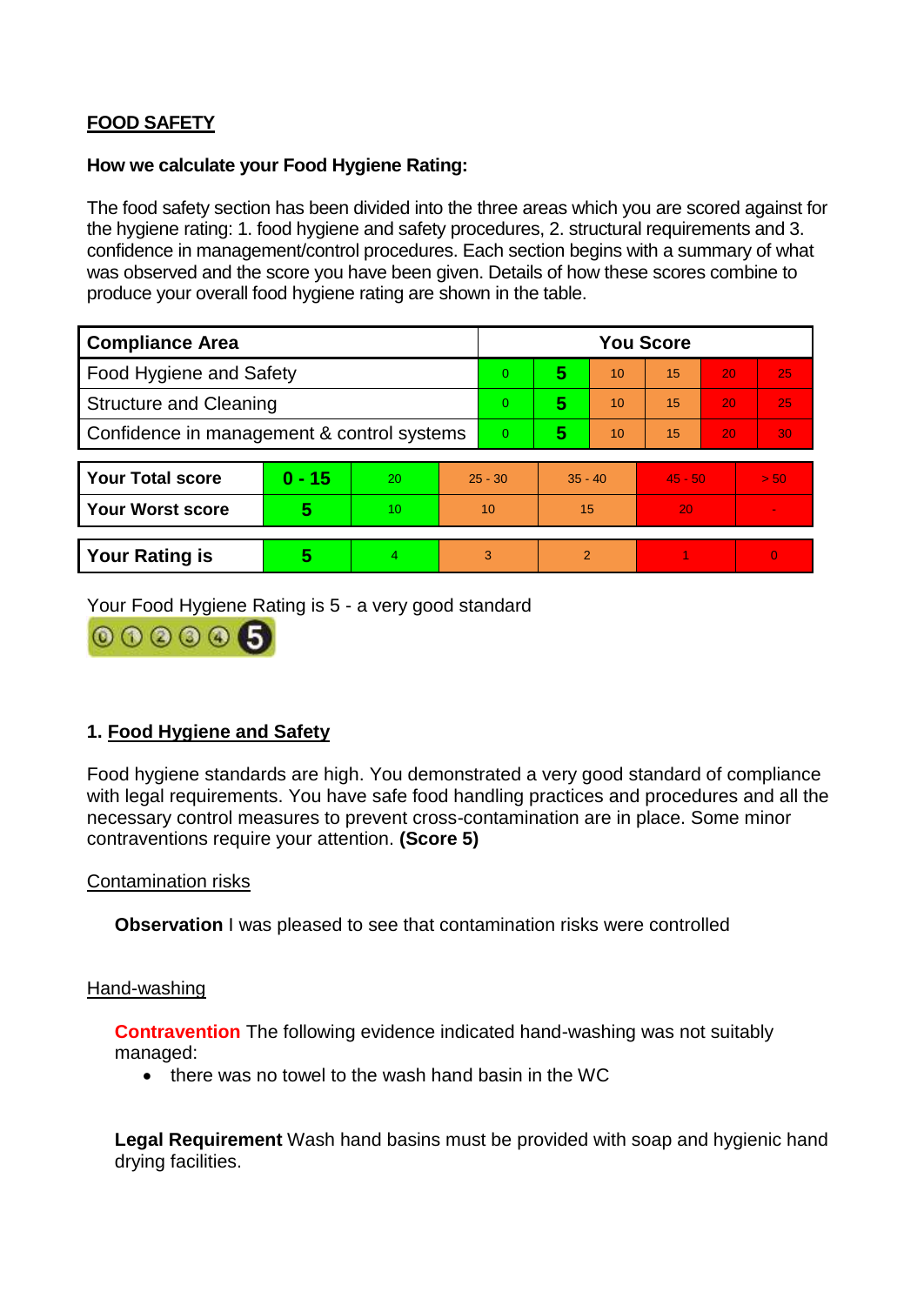### Temperature Control

**Observation** I was pleased to see you were able to limit bacterial growth and/or survival by applying appropriate temperature controls at points critical to food safety and that you were diligently monitoring temperatures.

## **2. Structure and Cleaning**

The structure facilities and standard of cleaning and maintenance are all of a good standard and only minor repairs and/or improvements are required. Pest control and waste disposal provisions are adequate. The minor contraventions require your attention. **(Score 5)**

#### Cleaning of Structure

**Contravention** The following structural items were dirty and require more frequent and thorough cleaning:

• flooring behind the chest freezer

#### **Maintenance**

**Observation** I was pleased to see the kitchen had recently been refurbished.

#### Facilities and Structural provision

**Observation I** was pleased to see the premises had been well maintained and that adequate facilities had been provided.

### **3. Confidence in Management**

A food safety management system is in place and you demonstrate a very good standard of compliance with the law. Food hazards are understood properly controlled managed and reviewed. Your staff are suitably supervised and trained. You have a good track record. There are some minor contraventions which require your attention. **(Score 5)**

#### Proving Your Arrangements are Working Well

**Contravention** You currently do not have a food safety management system. Although your business is low risk you still require a minimum amount of documentation. This might include your hygiene rules, pest control reports, a staff illness and exclusion